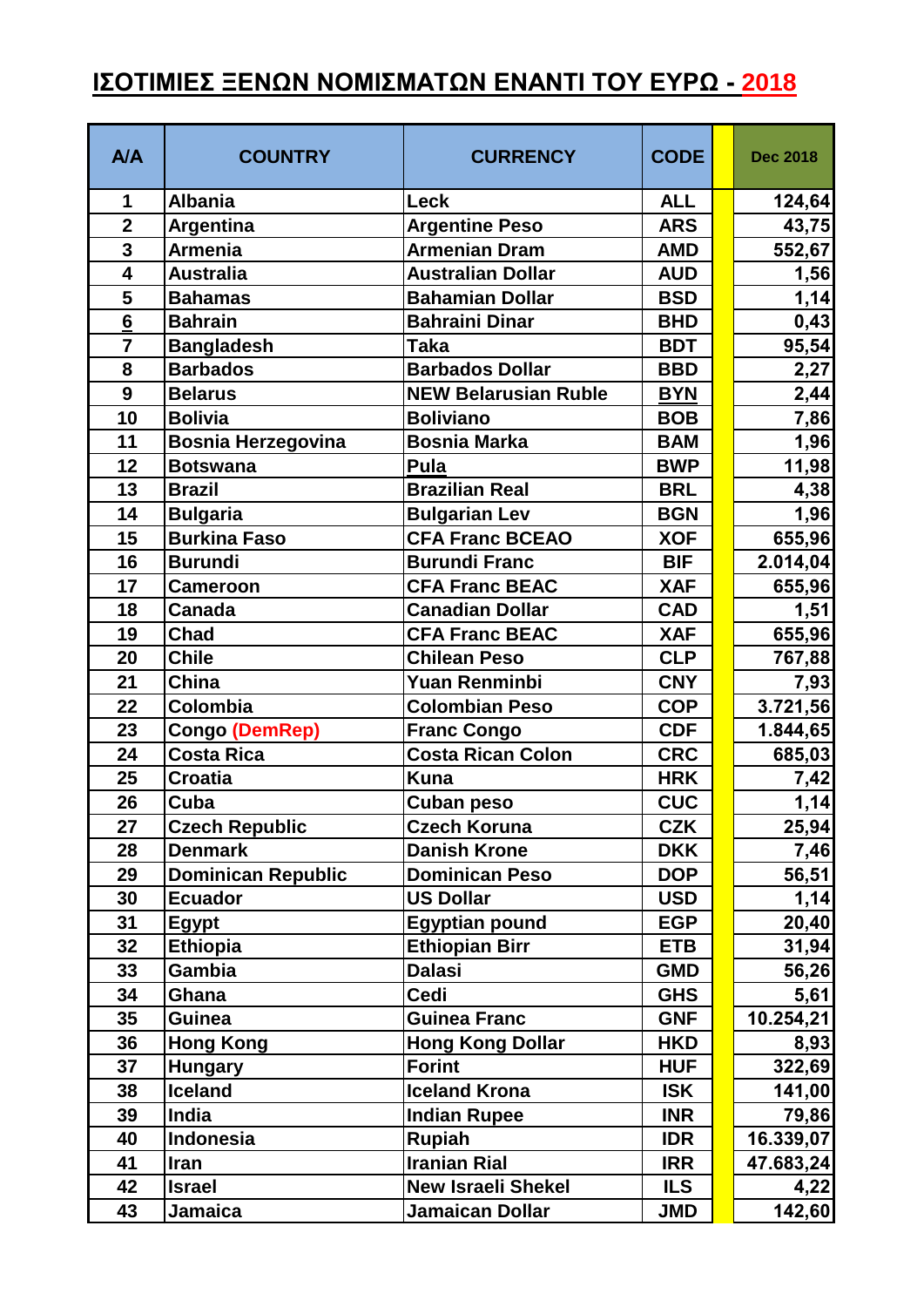| <b>A/A</b> | <b>COUNTRY</b>      | <b>CURRENCY</b>           | <b>CODE</b> | <b>Dec 2018</b> |
|------------|---------------------|---------------------------|-------------|-----------------|
| 44         | Japan               | <b>Japanese Yen</b>       | <b>JPY</b>  | 128,23          |
| 45         | Jordan              | <b>Jordanian Dinar</b>    | <b>JOD</b>  | 0,81            |
| 46         | <b>Kazakhstan</b>   | <b>Tenge</b>              | <b>KZT</b>  | 423,44          |
| 47         | Kenya               | <b>Kenyan Shilling</b>    | <b>KES</b>  | 115,81          |
| 48         | <b>Kuwait</b>       | <b>Kuwaiti Dinar</b>      | <b>KWD</b>  | 0,35            |
| 49         | Lebanon             | <b>Lebanese Pound</b>     | <b>LBP</b>  | 1.721,65        |
| 50         | Libya               | <b>Libyan Dinar</b>       | <b>LYD</b>  | 1,57            |
| 51         | Madagascar          | <b>Malagasy Ariary</b>    | <b>MGA</b>  | 4.144,75        |
| 52         | <b>Malawi</b>       | <b>Kwacha</b>             | <b>MWK</b>  | 826,91          |
| 53         | <b>Malaysia</b>     | <b>Malaysian Ringgit</b>  | <b>MYR</b>  | 4,75            |
| 54         | <b>Maldive Is.</b>  | Rufiyaa                   | <b>MVR</b>  | 17,51           |
| 55         | <b>Mauritania</b>   | Ouguiya                   | <b>MRU</b>  | 40,77           |
| 56         | <b>Mauritius</b>    | <b>Maur Rupee</b>         | <b>MUR</b>  | 39,20           |
| 57         | <b>Mexico</b>       | <b>Mexican Peso</b>       | <b>MXN</b>  | 22,85           |
| 58         | <b>Moldova</b>      | <b>Moldovan Leu</b>       | <b>MDL</b>  | 19,56           |
| 59         | Mongolia            | <b>Tugrik</b>             | <b>MNT</b>  | 2.969,72        |
| 60         | <b>Morocco</b>      | <b>Moroccan Dirham</b>    | <b>MAD</b>  | 10,85           |
| 61         | Mozambique          | <b>Meticai</b>            | <b>MZN</b>  | 69,90           |
| 62         | <b>Namibia</b>      | <b>Namibian Dollar</b>    | <b>NAD</b>  | 15,63           |
| 63         | <b>Nepal</b>        | <b>Nepalese Rupee</b>     | <b>NPR</b>  | 127,91          |
| 64         | <b>New Zealand</b>  | <b>New Zealand Dollar</b> | <b>NZD</b>  | 1,66            |
| 65         | Nicaragua           | Cordoba Oro               | <b>NIO</b>  | 36,62           |
| 66         | <b>Niger Rep</b>    | <b>CFA Franc BCEAO</b>    | <b>XOF</b>  | 655,96          |
| 67         | <b>Nigeria</b>      | <b>Naira</b>              | <b>NGN</b>  | 413,40          |
| 68         | <b>Norway</b>       | <b>Norwegian Krone</b>    | <b>NOK</b>  | 9,73            |
| 69         | Oman                | <b>Rial Omani</b>         | <b>OMR</b>  | 0,43            |
| 70         | <b>Pakistan</b>     | <b>Pakistan Rupee</b>     | <b>PKR</b>  | 152,11          |
| 71         | Panama              | <b>Balboa</b>             | <b>PAB</b>  | 1,14            |
| 72         | <b>Peru</b>         | <b>Nuevo Sol</b>          | <b>PEN</b>  | 3,85            |
| 73         | <b>Philippines</b>  | <b>Philippine Peso</b>    | <b>PHP</b>  | 59,57           |
| 74         | <b>Poland</b>       | <b>Zloty</b>              | <b>PLN</b>  | 4,29            |
| 75         | Qatar               | <b>Qatari Riyal</b>       | QAR         | 4,14            |
| 76         | Romania             | <b>New Leu</b>            | <b>RON</b>  | 4,64            |
| 77         | Russia              | <b>Russian Ruble</b>      | <b>RUB</b>  | 76,12           |
| 78         | Rwanda              | <b>Rwanda Franc</b>       | <b>RWF</b>  | 1.004, 53       |
| 79         | Saudi Arabia        | <b>Saudi Riyal</b>        | <b>SAR</b>  | 4,27            |
| 80         | <b>Senegal</b>      | <b>CFA Franc BCEAO</b>    | <b>XOF</b>  | 655,96          |
| 81         | <b>Serbia</b>       | <b>Dinar</b>              | <b>RSD</b>  | 119,18          |
| 82         | <b>Seychelles</b>   | <b>Seychelles Rupee</b>   | <b>SCR</b>  | 15,40           |
| 83         | <b>Sierra Leone</b> | Leone                     | <b>SLL</b>  | 9.669, 16       |
| 84         | <b>Singapore</b>    | <b>Singapore Dollar</b>   | <b>SGD</b>  | 1,57            |
| 85         | <b>South Africa</b> | Rand                      | <b>ZAR</b>  | 15,64           |
| 86         | <b>South Korea</b>  | Won                       | <b>KRW</b>  | 1.275,04        |
| 87         | Sri Lanka           | <b>Sri Lanka Rupee</b>    | <b>LKR</b>  | 204,50          |
| 88         | <b>Sudan Rep</b>    | <b>Sudanise Pound</b>     | <b>SDG</b>  | 54,24           |
| 89         | <b>Swaziland</b>    | Lilangeni                 | <b>SZL</b>  | 15,63           |